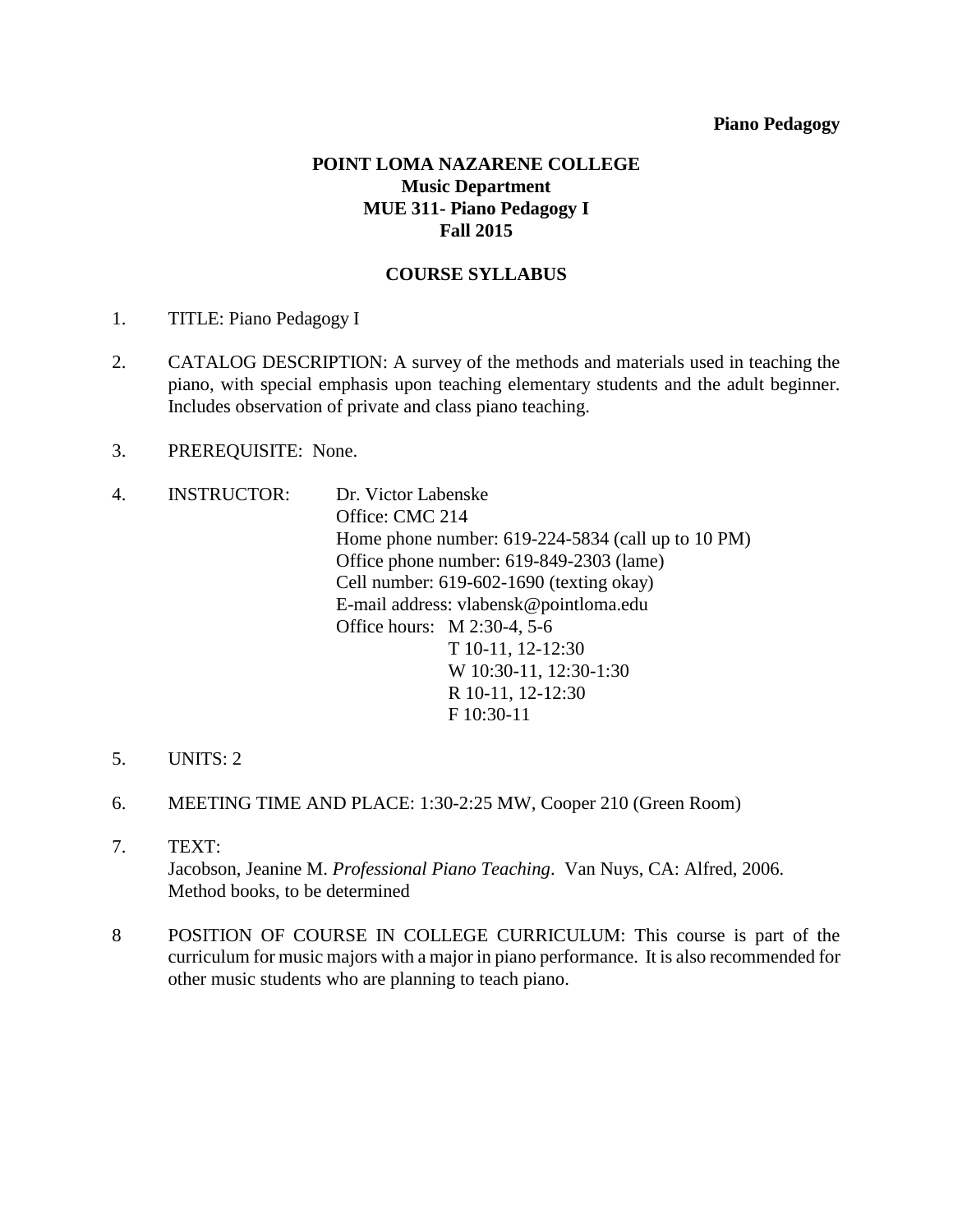- 9. STUDENT LEARNING OUTCOMES: By the tenth lesson taught, student will develop proficiency for at least 3 of the rubric items and be advanced for at least one:
	- delivery skills
	- sound-feel-symbol-name
	- teaching techniques
	- practice instructions
	- student skills
	- sequence of instruction
	- materials
- 10. METHODS USED IN THE COURSE: Class time will be divided between lecture, class and group discussion/activities, listening to music and student presentations. Quizzes and exams will be used to test each student's progress.
- 11. CLASS PREPARATION: Students should come to class with the assigned reading completed, ready to discuss and be quizzed on these assignments. **Late assignments will lose one letter grade for each calendar day late. They will not be accepted after the class meeting following the due date. This type of regularity allows the students to receive prompt feedback.**
- 12. EVALUATION: Students will be evaluated by the following criteria -

| a. Quizzes and Group Work   | 190 points  |
|-----------------------------|-------------|
| b. Method Reviews           | 130 points  |
| c. Observation Reports      | 180 points  |
| d. Midterm and Final Exam   | 150 points  |
| e. Professional Involvement | 50 points   |
| f. Teaching                 | 250 points  |
| g. Evaluation by Peers      | 50 points   |
| <b>TOTAL</b>                | 1000 points |

Grade will be **reduced by 40%** if student does not have proof of joining MTNA by the end of the semester. Join at <http://www.mtna.org/membership-information/join-mtna/>

## **a. Quizzes and Group Work:**

We may have unannounced reading quizzes on assigned material due each day. You also will present teaching projects featuring elementary supplementary teaching pieces and games. Studio Policy is due on September 21.

## **b. Method Review:**

The class will complete a review of 3 methods from the list below by the week of September 16:

*Faber Piano Adventures*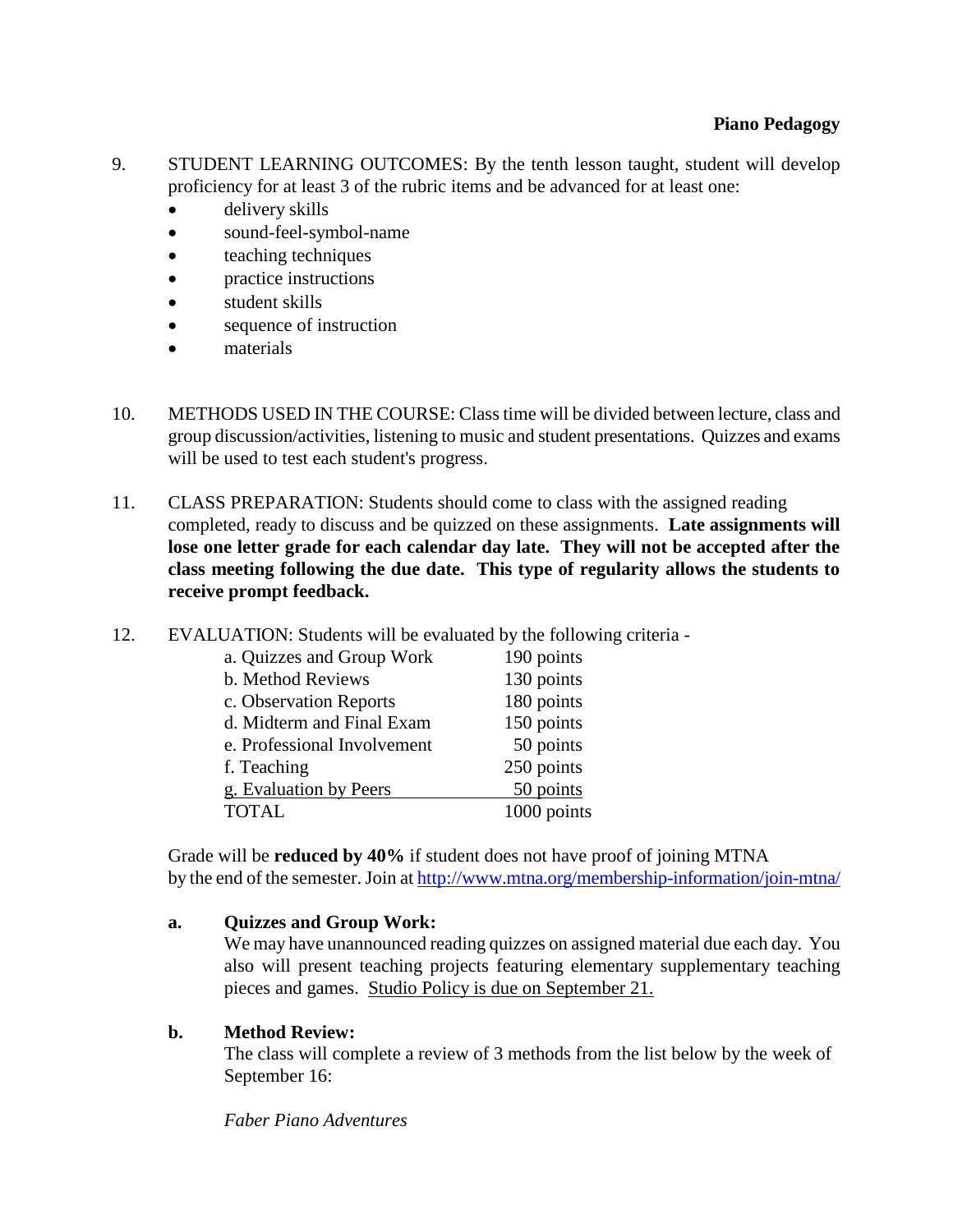*Celebrate Piano! (F. Harris) Bastien Basics (Kjos) Hal Leonard Alfred Basic Piano Library Alfred Premiere*

## **c. Observation Reports:**

6 hours of observation are required.

Rubric and form for each lesson must be emailed to Dr. Labenske within 1 week of observation.

Deadlines: 2 hrs by 10/17, 2 hrs by 10/31, 2 hours by 11/21.

- Observe at least 4 teachers this semester.
- 3 teachers must be off-campus not PLNU faculty or students (from the approved list...if you wish to observe a different teacher, please obtain Dr. Labenske's approval first). One will be Mrs. Bastien during our visit to her studio the week of Oct. 26.
- Observe both private and class instruction. (Observe class instruction both at Mrs. Bastien's and in Class Piano I)
- Observe at least 3 hours of children's lessons
- Observe at least 1 hour of adult lessons (You will do this in Class Piano I)
- Observe at least 1 hour (half –hour lessons) taught by 2 classmates (live or videotape). Share your observations with each other. You are encouraged to observe all class members (counts as "on-campus") and to share your learning experiences together.
- You must use the evaluation forms on Canvas. The following resources from our textbook may also supplement our assigned form if you wish to add additional information to evaluate the lessons you observe.
	- o p. 377-81
	- o p. 383
	- o p. 384
	- o p. 387 (bottom) for group lessons

Recommended list - In the past, the following teachers have agreed to allow lesson observations. Please call in advance. Give at least a week's notice (this means you must plan ahead) of when you would like to come. Attempt to carpool (it will be easier on these teachers if at least 2 of you observe at one time…there will be fewer interruptions for them this way).

| Almond, Connie    | 619-463-1459 | shinichi4u@gmail.com           |
|-------------------|--------------|--------------------------------|
| Bornemisza, Magdi | 858-780-9423 | mbornemisza@san.rr.com         |
| Galloway, Lee     | 619-281-8118 | lee@leegalloway.com            |
| Hardy, Angelina   | 858-449-6477 | angelina.pianostudio@gmail.com |
| Litvin, Inessa    | 760-943-9281 |                                |
| Oder, Nikki       | 619-599-6166 | sunnydaymusicstudio@gmail.com  |
| Olson, Leslie     | 619-660-6685 | lesliemusc@cox.net             |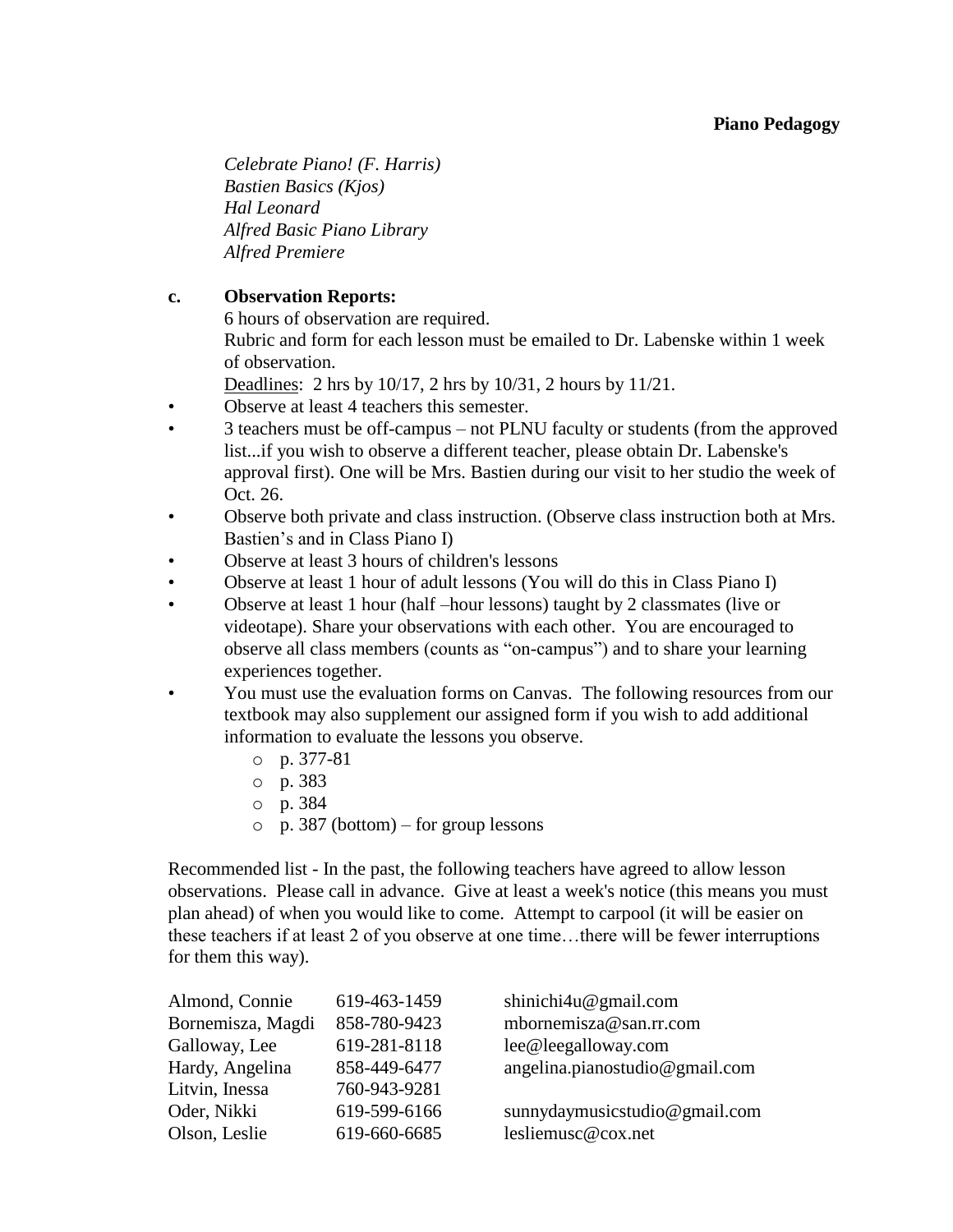Reed-Darrow, Elyse 619-733-4525 Rodrigue, Tucky 858-486-4664 Schmidt-Rogers, Lea 619-284-9722 lsrogers@sdaccess.com

**d. Tests on Objective Content:** Midterm exam 75 points Final exam 75 points

> The **Midterm exam** will be a test on materials studied, textbook readings, and class discussions.

The **Final exam** will consist of a virtual notebook you will compile of all materials relating to this course that you have received and have collected throughout the semester.

A Virtual Notebook (a shared Google folder) will contain sections (organized by subfolders) categorizing all materials (examples of categories might include: Method reviews, studio policies, lesson plans, observation reports, technique, theory, teaching response forms, software and app information, repertoire, reference, websites, etc.)

#### **e. Professional Involvement:**

Please volunteer to work several hours at a music teacher event. Your involvement at this point in your career will pay dividends in the future. Community involvement is also a goal of the PLNU community. If you are in an approved competition, this may also count, although I would prefer that you do both, experiencing a music teacher event from the teacher's perspective.

- October 17 CAPMT Pop Music Festival Escondido Public Library; Young Robbins: [ylrobbins@hotmail.com](mailto:ylrobbins@hotmail.com)
- November 7 CAPMT Duet/Ensemble Festival, Piano Auditions, Ensemble Auditions – SoCal Pianos in San Marcos; Young Robbins: [ylrobbins@hotmail.com](mailto:ylrobbins@hotmail.com)
- November 15-16- MTAC Popular Music Festival Grossmont College, Anna Robitaille at [anna@missionhillsmusic.org](mailto:anna@missionhillsmusic.org)
- December 12 MTAC Sonata Contest SDSU, contact Jane Bastien or Lori Bastien at 858-459-6154 or [jsbastien@aol.com](file:///C:/Users/bnortham/Downloads/jsbastien@aol.com) or [lbastienv@aol.com](mailto:lbastienv@aol.com) December 11-12 – Music Development Program – TBA - Dilys Tik Shan Yung (626) 353-9128, [tsydilys@yahoo.com](mailto:tsydilys@yahoo.com)

## **f. Teaching:**

The class will decide on one method that all students will use. You will have the opportunity to teach one student at no charge for 10 thirty-minute lessons beginning the week of September 28. You may earn a maximum of 25 points for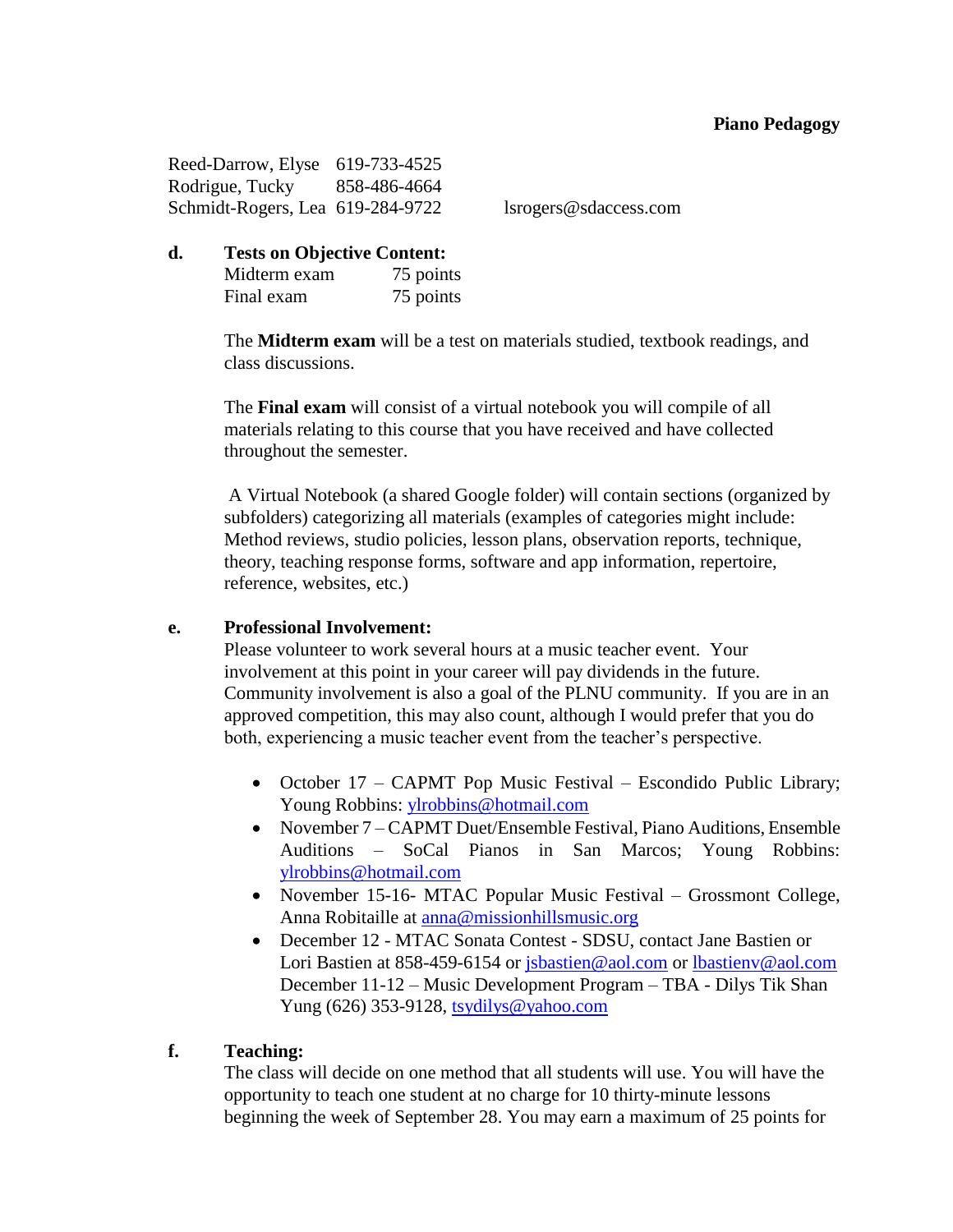each lesson you teach. To receive credit for your teaching, you will complete a lesson plan and a self-evaluation form for each lesson. (Lesson plan information is found on pp. 108-124 and 206-216). Each evaluation form (10 in all) will be due Friday of each week beginning on October 2. The self-evaluation form is available on eclass. All teaching should be completed by Dec. 12. The required self-evaluation form is available on Canvas. Highly motivated students will want to add additional information to this form using resources from our textbook (see pp. 383, 384 and 386).

Videotape at least **five** of your lessons including LESSONS 1, 3, 5, 7 and 10. You may reserve a video camera (and purchase any required recording media) at Media Services. Turn in the video to Dr. Labenske after you record each lesson so he can observe your teaching. You may need to exchange videos with class members in order to observe their teaching.

- **g. Evaluation by Peers** *-* You will be evaluated by your peers in week 4 (20 points) and week 14 (30 points).
- **h. Grading Scale**: All grades will be determined by the following point scale:

 $930-1000 = A$  $900-920 = A$  $870-890 = B +$  $830-860 = B$  $800 - 820 = B$  $770-790 = C +$  $730-780 = C$  $700-720 = C$  $670-690 = D+$  $630-660 = D$  $600-620 = D$  $0-590 = F$ 

**i. Attendance:** It is impossible to makeup a missed day of class since the information and interactive learning which is a part of the classroom experience cannot be replaced. Therefore, regular attendance is mandatory to enable each student to achieve a meaningful learning experience. According to the Catalog, whenever the number of accumulated absences in a class, for any cause, exceeds ten percent of the total number of class meetings, the faculty member has the option of filing a written report to the Vice Provost for Academic Administration which may result in de-enrollment, pending any resolution of the excessive absences between the faculty member and the student. If more than 20 percent of the total number of class meetings is reported as missed (three weeks or longer in a semester-long course), the faculty member or Vice Provost for Academic Administration may initiate the student's de-enrollment from the course without advance notice to the student. For full details, see:

[http://catalog.pointloma.edu/content.php?catoid=8&navoid=864#Class\\_Attendance](http://catalog.pointloma.edu/content.php?catoid=8&navoid=864%23Class_Attendance)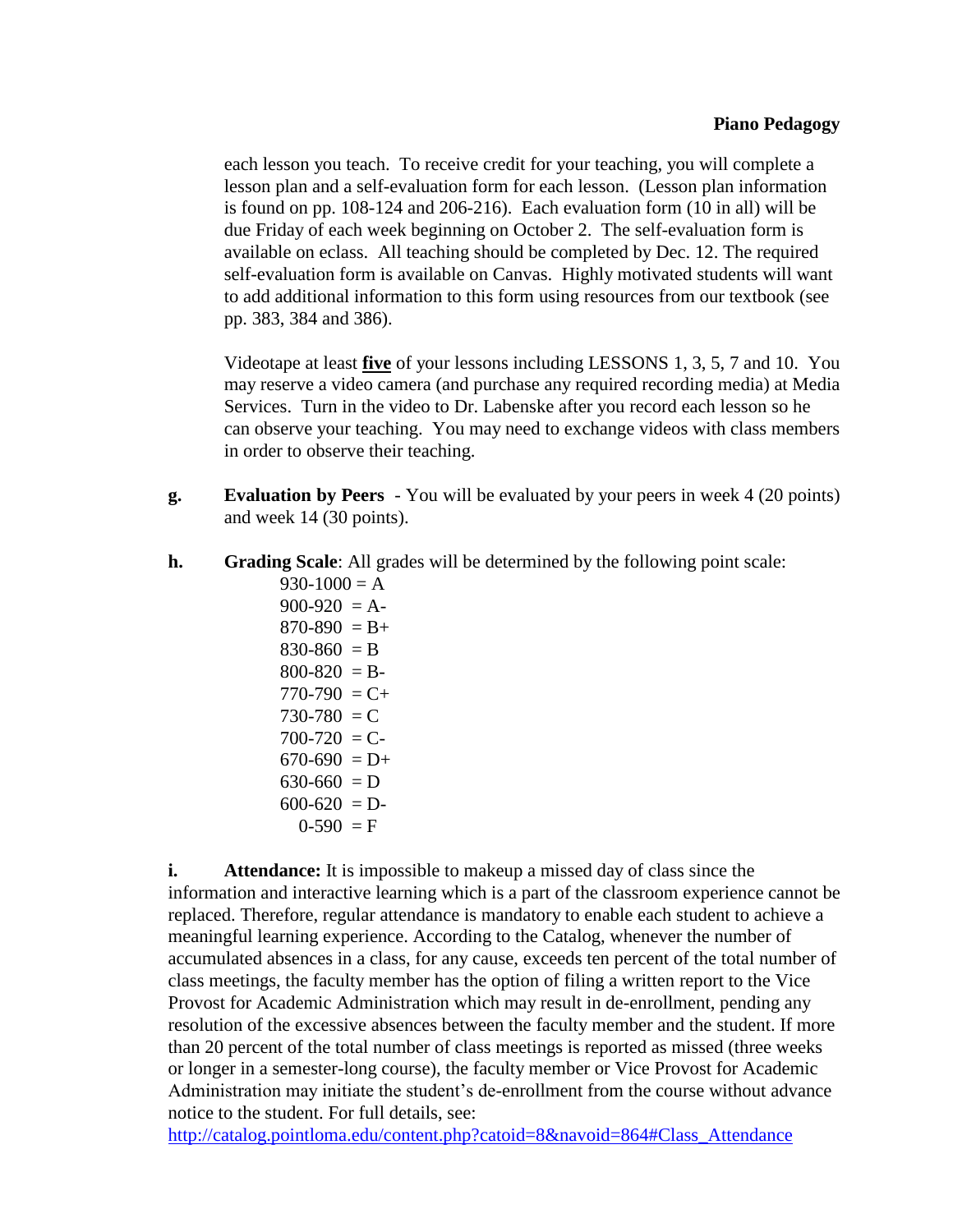Expect that no quizzes or exams will be made up. Quizzes will occur at the beginning of class. Missed quizzes due to tardiness will not be made up either. The examinations will not be made up unless arrangements are made before the tests.

- 13. CLASSROOM ATTIRE: Thank you for trying to help those around you focus on their work by dressing in a way that you believe would be pleasing to Christ. Teaching attire should also be professional in nature. You are learning to interact in a professional community and want to be treated as such by your professional colleagues, and by your students and their families.
- 14. INSTRUCTOR AVAILABILITY: The instructors will be available for students during the office hours listed on page 1. Making an appointment when possible will be appreciated. Other times may also be arranged if the listed times are impossible.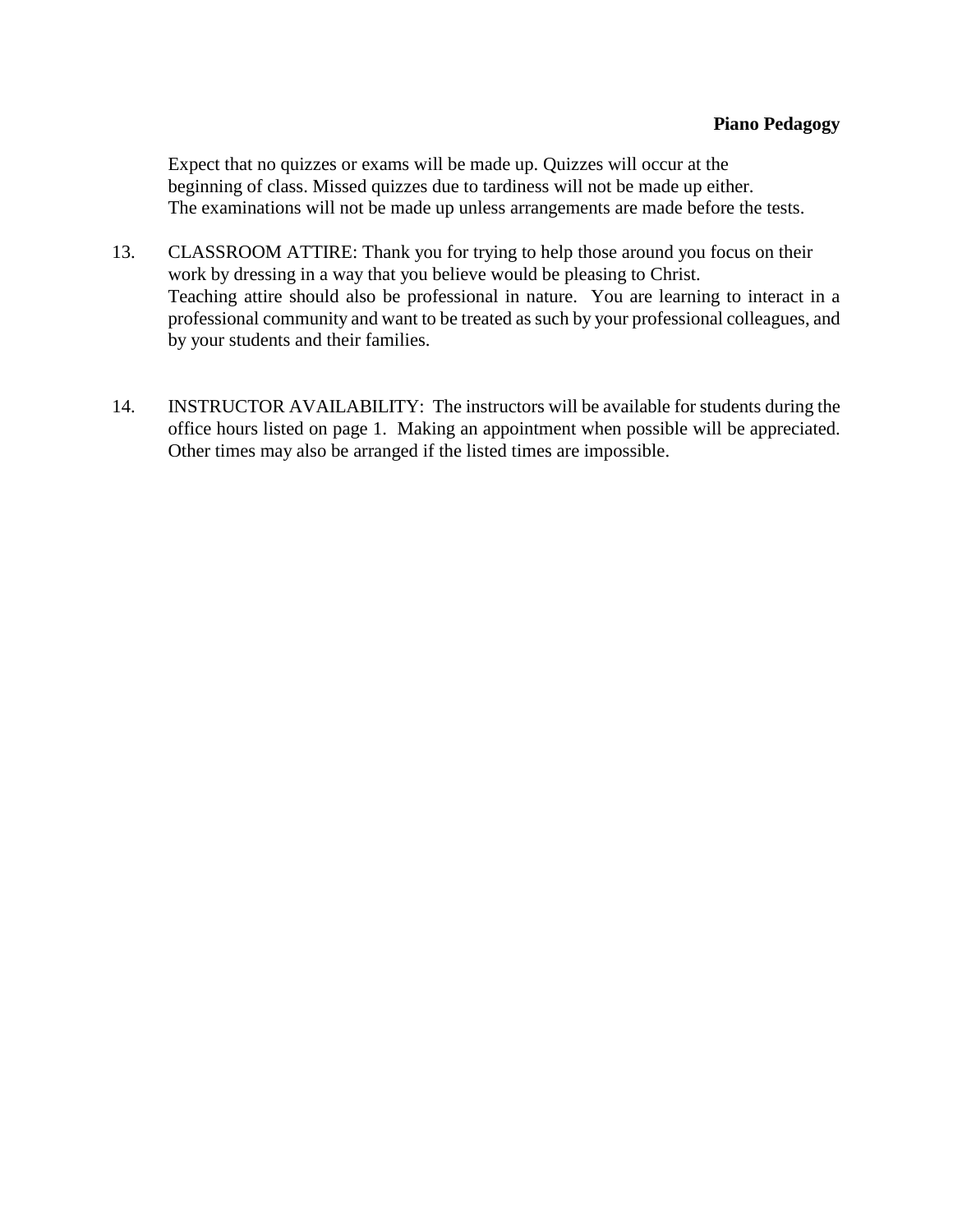| CLASS SCHEDULE                         |                                                                                                                                                                                                                                                     |
|----------------------------------------|-----------------------------------------------------------------------------------------------------------------------------------------------------------------------------------------------------------------------------------------------------|
| content/objective                      | reading (due by class time)                                                                                                                                                                                                                         |
| <b>Beginning Methods</b>               |                                                                                                                                                                                                                                                     |
| Method work in class                   | Ch.3                                                                                                                                                                                                                                                |
| LABOR DAY - no class                   |                                                                                                                                                                                                                                                     |
| Method work in class                   | pp. 343-52                                                                                                                                                                                                                                          |
| Method work in class                   |                                                                                                                                                                                                                                                     |
| Method work in class                   | Ch. 2                                                                                                                                                                                                                                               |
| Principles of Learning                 | <b>Method Reviews Due</b><br>Peer evaluation,<br><b>BEGIN TEACHING</b>                                                                                                                                                                              |
|                                        | Ch. 4; Studio Policy Due;<br>Teaching begins                                                                                                                                                                                                        |
|                                        |                                                                                                                                                                                                                                                     |
|                                        | Self-eval #1 due                                                                                                                                                                                                                                    |
|                                        | Ch. 5                                                                                                                                                                                                                                               |
|                                        | Self-eval #2 due                                                                                                                                                                                                                                    |
|                                        |                                                                                                                                                                                                                                                     |
|                                        | Ch. 6;<br><b>Observations Hrs. Due</b>                                                                                                                                                                                                              |
|                                        | Self-eval #3 due                                                                                                                                                                                                                                    |
|                                        |                                                                                                                                                                                                                                                     |
|                                        | Self-eval #4 due                                                                                                                                                                                                                                    |
| 10/26                                  | Ch.7                                                                                                                                                                                                                                                |
|                                        | Self-eval #5 due                                                                                                                                                                                                                                    |
|                                        | <b>Observations Hrs. Due</b>                                                                                                                                                                                                                        |
|                                        | Ch. 8; Self-eval #6 due                                                                                                                                                                                                                             |
|                                        |                                                                                                                                                                                                                                                     |
| 11/11<br>Prof. Gene Shea, CPA in Class | Ch. 11; Self-eval $#7$ due                                                                                                                                                                                                                          |
|                                        |                                                                                                                                                                                                                                                     |
| Trip to Recreational Music Center      | <b>BROCHURE DUE</b><br>Observations Hrs. Due;<br>Self-eval #8 due;                                                                                                                                                                                  |
|                                        |                                                                                                                                                                                                                                                     |
| 11/25<br>THANKSGIVING BREAK - No Class |                                                                                                                                                                                                                                                     |
| Present games/internet resources       | Ch. 9; Self-eval #9 due                                                                                                                                                                                                                             |
| Teaching Preschoolers - Methods        | Ch. 10; Self-eval #10 due                                                                                                                                                                                                                           |
| Adult learners5                        | Peer evaluation                                                                                                                                                                                                                                     |
| <b>Final Summary</b>                   |                                                                                                                                                                                                                                                     |
|                                        | <b>Teaching Elementary Students</b><br><b>Teaching Rhythm and Reading</b><br>10/14 Teaching Technique and Tone Production<br><b>MIDTERM EXAM</b><br>Elementary Repertoire/Bastien Trip*<br>Developing Musicality<br>The Business of Piano Teaching/ |

 $15.$ 

## FINAL EXAM: **Wednesday, December 16, 1:30-4:00 PM**

\*TBA: We will visit Mrs. Jane Bastien's studio this week; typical schedule in the past has been observing a class at 4 PM, a private lesson at 4:45 and another class at 5:15. We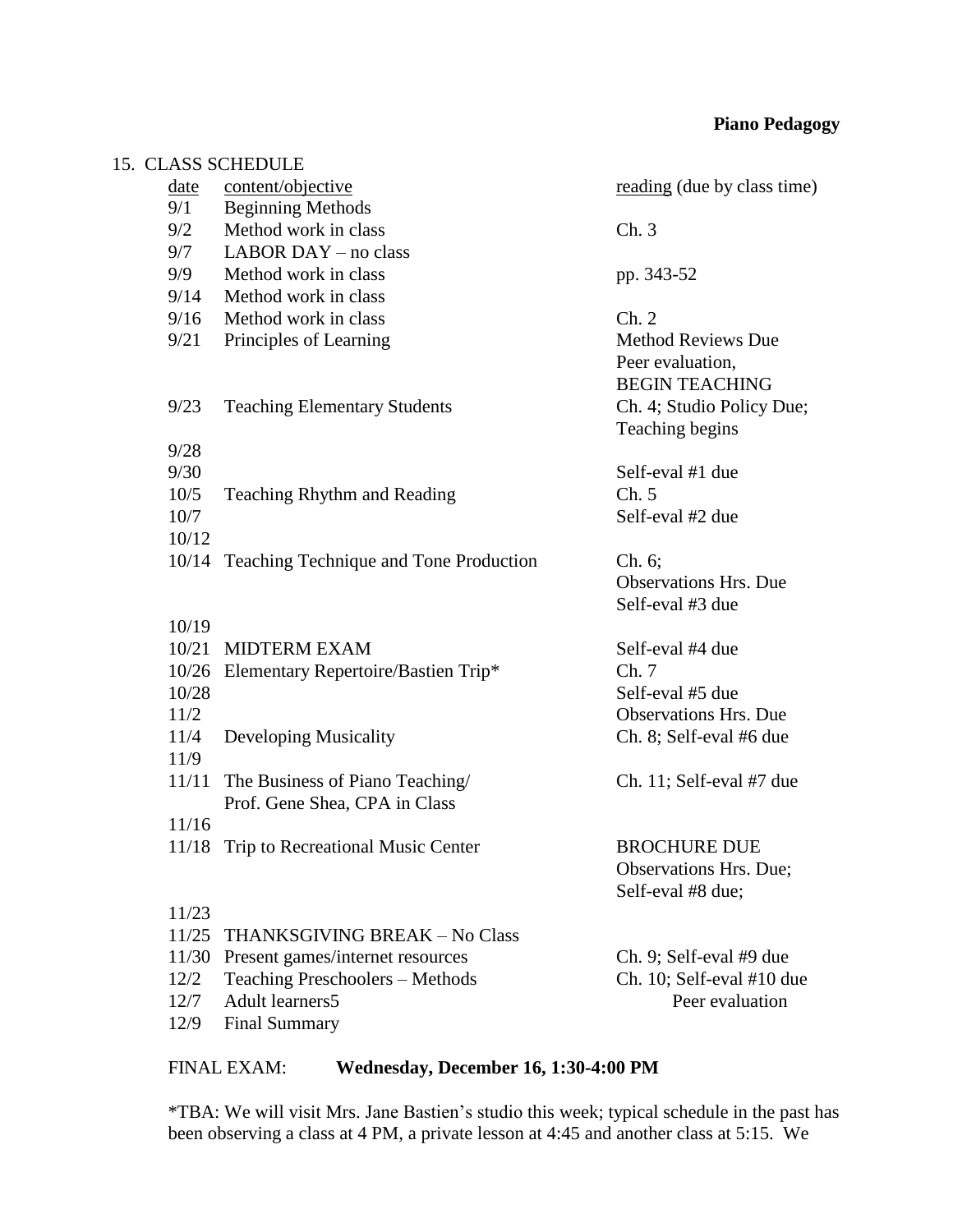have finished in La Jolla at 6 PM and returned to campus about 8 PM after I buy dinner.